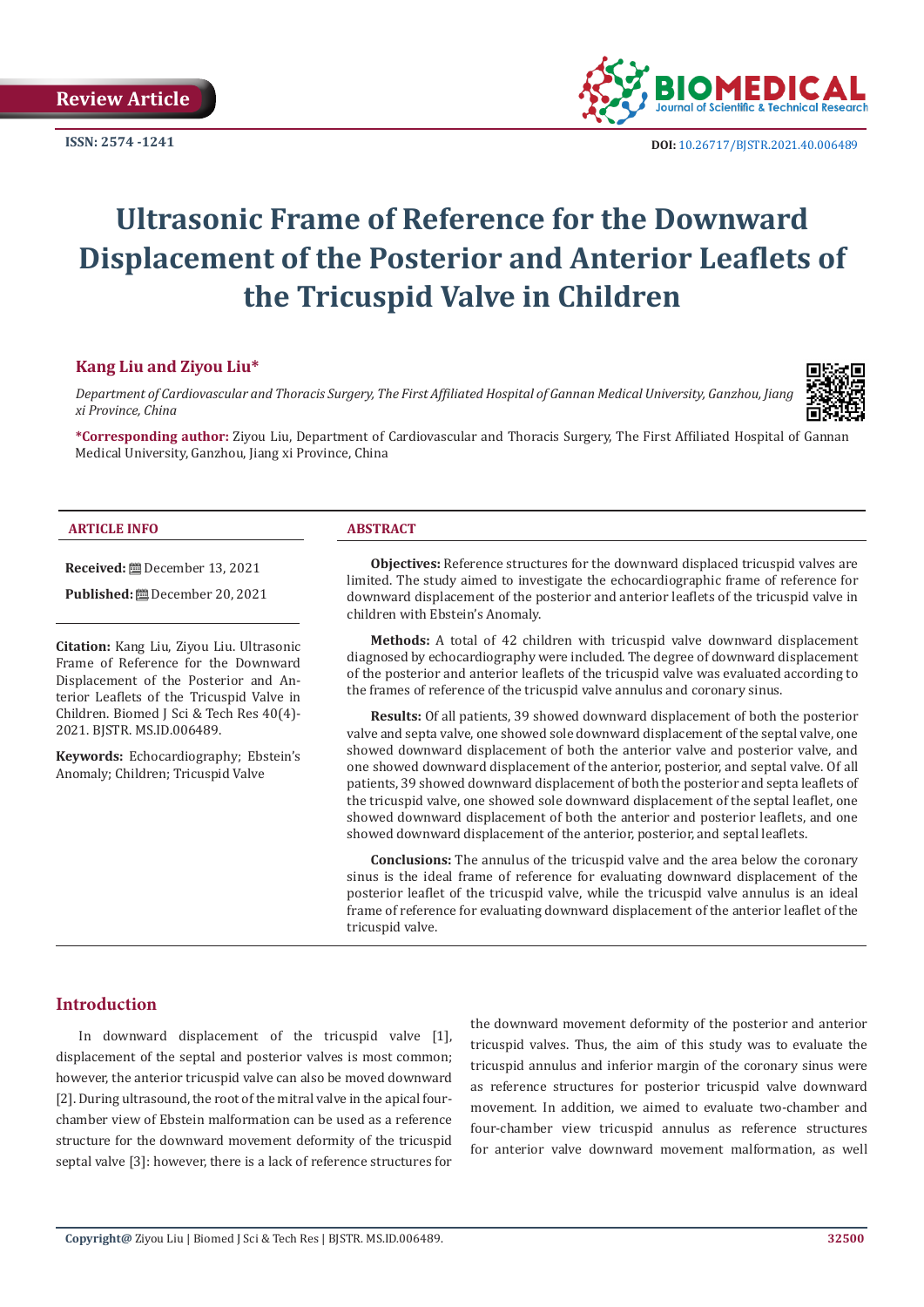as exploring the reference structure for evaluating the degree of posterior and anterior tricuspid valve downward displacement.

# **Methods**

#### **Selection and Description of Patients**

From May 2005 to April 2019, all children with tricuspid valve downward displacement diagnosed by echocardiography in our hospital were selected as study participants. Exclude children with unclear diagnosis. Of them, 18 were male and 24 female patients,

**Table 1:** Clinical Information.

aged between 7 months and 15.9 years, with a median age of 3 years and 10 months. Of the 42 total patients selected, 40 also exhibited atrial septal defect. Among them, two cases were further complicated with ventricular septal defect, one with pulmonary valve stenosis, one with ventricular septal defect and pulmonary valve stenosis, and one with single atrium and pulmonary valve stenosis. Two cases were not complicated with any congenital heart disease deformities. These complications are summarized in Table 1.

| Gender    | Age                        | <b>Complications</b> |           |          |              |             | <b>Total</b> |
|-----------|----------------------------|----------------------|-----------|----------|--------------|-------------|--------------|
|           |                            | <b>ASD</b>           | $ASD+VSD$ | $ASD+PS$ | $ASD+VSD+PS$ | $ASD+SA+PS$ | <b>None</b>  |
| Male      | 7 month -15.9<br>years old | 13                   |           |          |              |             | 42           |
| Female 22 | 22                         | 22                   |           |          |              |             |              |

**Note:** ASD: atrial septal defect; VSD: ventricular septal defect; PS: stenosis of pulmonary valve; SA: single atrium

# **Research Methods**



**Note:** RV right ventricle; RA right atrium

**Figure 1:** The apical four-chamber view showing that the arrow points to the front of the tricuspid valve annulus. A is the attachment point of the anterior tricuspid valve on the annulus. In the picture, the anterior tricuspid valve is attached to the anterior part of the tricuspid annulus, and the position is normal.

**Table 2:** Number of patients with different leaflets moving.

| <b>Descending leaflets</b> | υv | $\mathbf{N}$ in $\mathbf{N}$ | $AV + PV$ | $SV+AV+PV$ |
|----------------------------|----|------------------------------|-----------|------------|
| Number of patients<br>.    |    | ~~                           |           |            |

**Note:** SV: Septal valve; PV: Posterior valve; AV: Anterior valve.

Ethical approval was granted by the medical ethical committee of The First Affiliated Hospital of Gannan Medical University with the following reference number: LLSC-202105401. All study participants provided oral informed consent. The tricuspid septal

and anterior valves were displayed by echocardiography in the apical four-chamber section, using the ultrasonic examination instrument Philips EPIQ7C and GE VIVID7 (Philips, Amsterdam, Netherlands), with a probe frequency of 3–8 MHz. The descending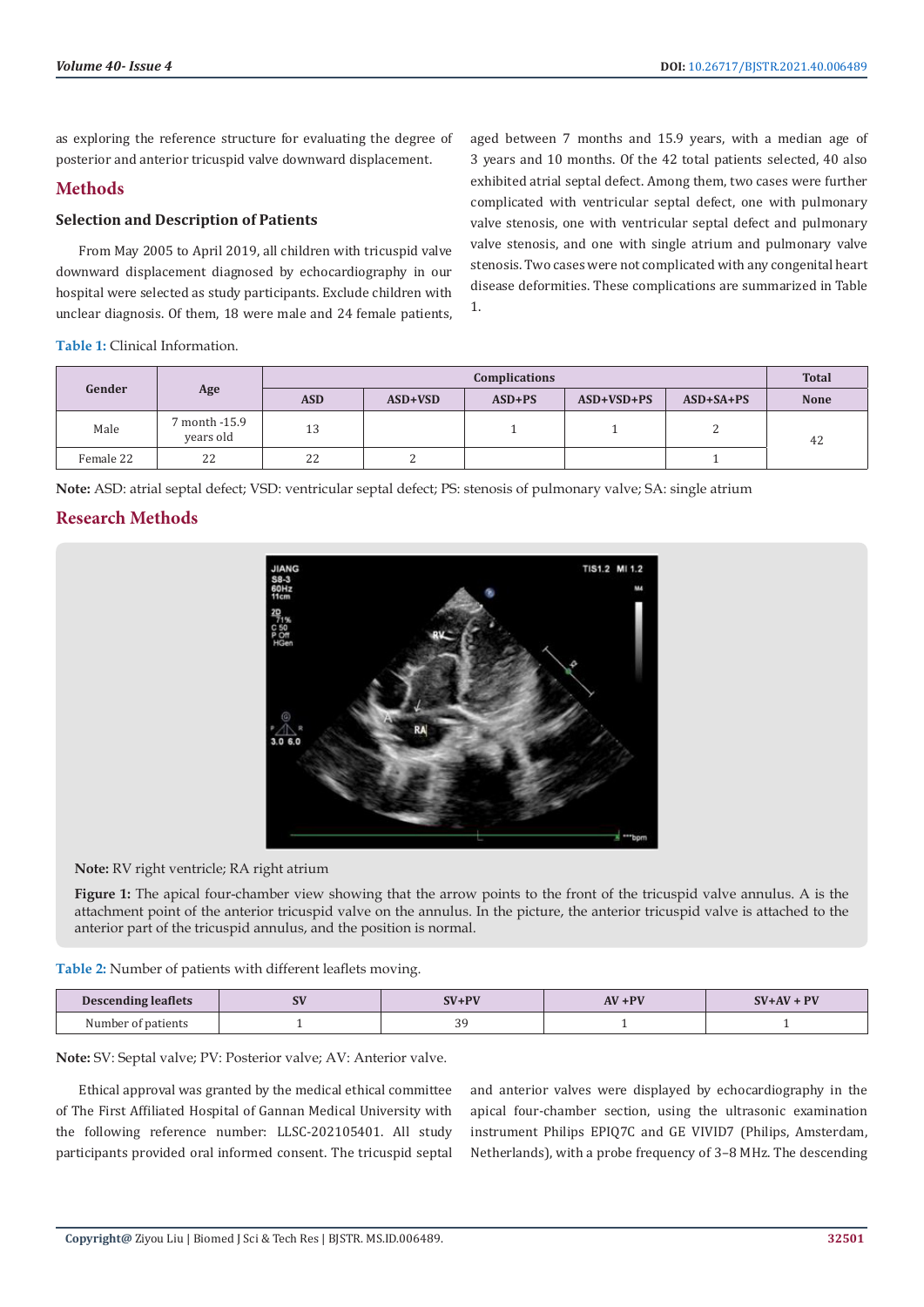degree of the tricuspid septal valve was evaluated according to the position of the anterior mitral valve attached to the intracardiac septum, and the size of the atriated right ventricle and right ventricular cavity was observed. The apical four-chamber probe was then rotated about 45° clockwise to make the left atrium, left ventricle, and interventricular septum disappear gradually, exposing the right atrium, right ventricle, and right ventricular posterior wall. The shape, activity and position of the anterior valve of the anterior wall of the right ventricle and the posterior valve of the posterior wall of the right ventricle were observed, the tricuspid annulus and coronary sinus were displayed, and the distance between the attachment point of the posterior tricuspid valve, the inferior edge of the tricuspid annulus, and the inferior edge of the coronary sinus was measured. The apical four-chamber and right cardiac two-chamber views were used to evaluate the downward movement of the anterior tricuspid valve using the tricuspid annulus as the reference structure (Figure 1). The location of tricuspid regurgitation was revealed by color doppler ultrasound (Table 2).

## **Results**



**Note:** ATV the anterior tricuspid leaflet; STV the septal tricuspid leaflet; RV right ventricle; RA right atrium; LV left ventricle; LA left atrium

**Figure 2:** The apical four-chamber view showing that the position of the septal leaflet of the tricuspid valve is significantly lower than the root of the mitral valve during systole.



**Note:** ATV the anterior tricuspid leaflet; STV the septal tricuspid leaflet; RV right ventricle; RA right atrium; LV left ventricle; LA left atrium.

**Figure 3:** The apical four-chamber view showing that the position of the septal leaflet of tricuspid valve is significantly lower than the root of the mitral valve during diastole.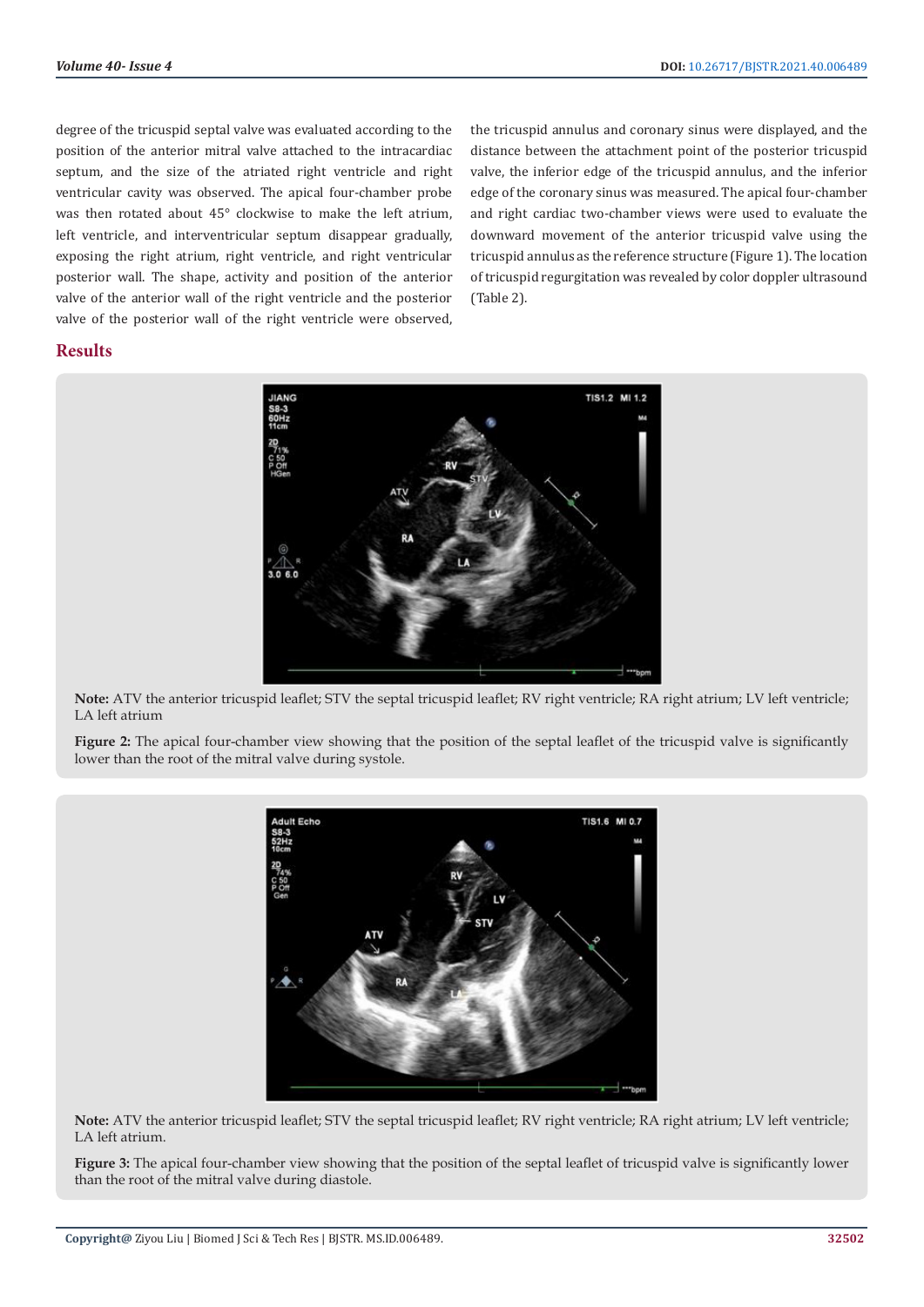In 42 patients with Ebstein malformation, the septal and posterior valves moved downward simultaneously in 39 patients; the simple septal valve moved downward in one case; the posterior and anterior valve moved downward at the same time in one case; and the septal, posterior, and anterior valves moved downward simultaneously in one case. Aside from two patients with tricuspid septal and posterior valve downward movement and partial slight downward movement of anterior valve, ultrasound was consistent

with the results of operation. Ultrasound showed downward displacement of the tricuspid septal valve in 41 patients (Figures 2 & 3). Aside from two patients in which downward movement of the tricuspid septal valve was so severe that the distance between the tricuspid valve and the root of the mitral valve could not be measured, the attachment point of the tricuspid septal valve was 2.22 ±1.11 cm from the root of the mitral valve in 39 patients.



**Note:** PTV posterior tricuspid leaflet; ATV anterior tricuspid leafle;ARV atrialized right ventricle ;RV right ventricle ;RA right atrium

**Figure 4:** Apical right heart two-chamber view showing that the posterior tricuspid leaflet moves down from the tricuspid annulus and lower edge of the coronary sinus to the apex. The position of the anterior tricuspid leaflet is normal, and the leaflet is elongated.



**Note:** PTV posterior tricuspid leaflet; ATV anterior tricuspid leaflet; ARV atrialized right ventricle; RV right ventricle; RA right atrium

**Figure 5:** Right ventricular inflow tract view showing that the posterior tricuspid leaflet moves down from lower edge of the coronary sinus to the apex. The position of the anterior tricuspid leaflet is normal, and the leaflet is elongated.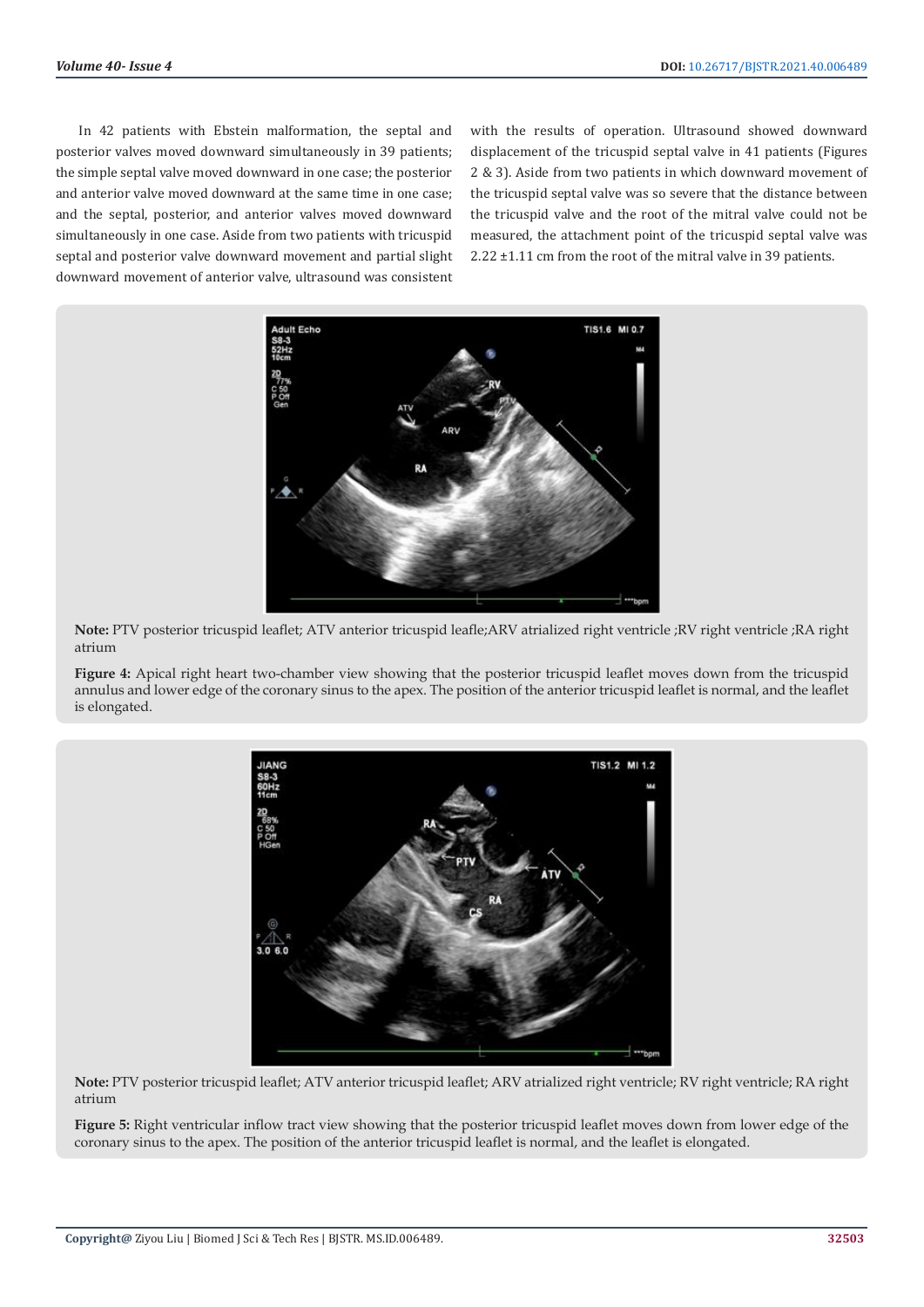

**Note:** ATV the anterior tricuspid leaflet; STV the septal tricuspid leaflet; RV right ventricle; RA right atrium; LV left ventricle; LA left atrium

**Figure 6:** The apical four-chamber view showing that the anterior tricuspid leaflet moves down significantly, and the position of the root of the septal tricuspid leaflet is normal.



**Note:** PTV posterior tricuspid leaflet; ATV anterior tricuspid leaflet; ARV atrialized right ventricle; RV right ventricle; RA right atrium

**Figure 7:** Apical right heart two-chamber view showing downward motility of the anterior tricuspid leaflet and the posterior tricuspid leaflet positions.

|                                                                        |                      | <b>PV</b>                                              | $AV+PV$           |           |
|------------------------------------------------------------------------|----------------------|--------------------------------------------------------|-------------------|-----------|
| <b>Descending leaflets</b>                                             | <b>SV</b>            |                                                        | <b>AV</b>         | <b>PV</b> |
| Number of patients                                                     | 39                   | 41                                                     |                   |           |
| Reference structure                                                    | Root of mitral valve | Tricuspid annulus/Inferior margin of<br>coronary sinus | Tricuspid annulus |           |
| Distance from the root of the valve to the<br>reference structure (cm) | $2.22 \pm 1.11$      | $2.71 \pm 1.08$                                        | 2.2               | 1.3       |

**Note:** SV: Septal valve; PV: Posterior valve; AV: Anterior valve.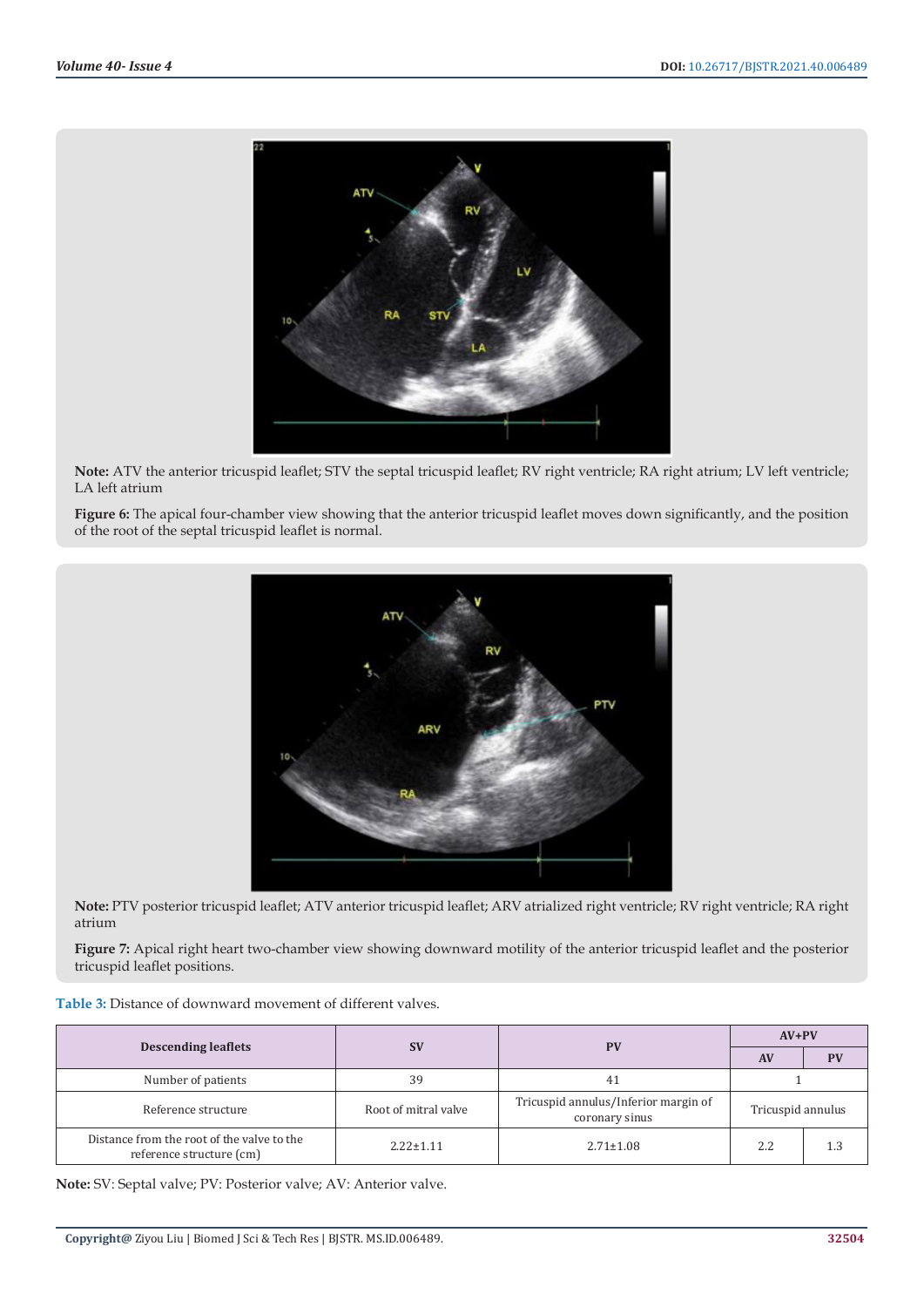Ultrasound also showed downward movement of the posterior tricuspid valve in 41 patients with reference to the tricuspid annulus or the inferior edge of the coronary sinus in the view of the inflow tract of the right ventricle and the right ventricle (Figures 4 & 5). Aside from the severe downward movement of the posterior tricuspid valve reaching the cardiac apex that could not be measured in three patients, the distance between the root of the posterior tricuspid valve and the inferior edge of the tricuspid annulus or inferior margin of coronary sinus was 2.71 ±1.08 cm in 38 patients. In one patient, downward movement of the anterior and posterior

tricuspid valves, was confirmed by both operation and ultrasound. Ultrasound showed that the position of the anterior tricuspid valve had moved downward in the apical four-chamber section (Figure 6), which was 2.2 cm away from the tricuspid annulus, and that the anterior tricuspid valve was attached to the anterior wall of the right ventricle. The two-chamber view of the apical right heart showed the downward movement of the posterior tricuspid valve (Figure 7), and the distance from the tricuspid annulus was 1.3 cm (Table 3).



**Note:** ATV the anterior tricuspid leaflet; STV the septal tricuspid leaflet; RV right ventricle; RA right atrium

**Figure 8:** Color Doppler showing that the orifice position of the tricuspid regurgitation (blue shunt) has downward direction, and that the direction of the TR flow has an anterolateral bias in patients with downward displacement of the anterior leaflet in the apical four-chamber view.



**Note:** ATV the anterior tricuspid leaflet; STV the septal tricuspid leaflet; RV right ventricle; RA right atrium; LV left ventricle; LA left atrium

**Figure 9:** Color Doppler in the apical four-chamber view showing that the orifice position of the tricuspid regurgitation (blue shunt) has significant downward motility.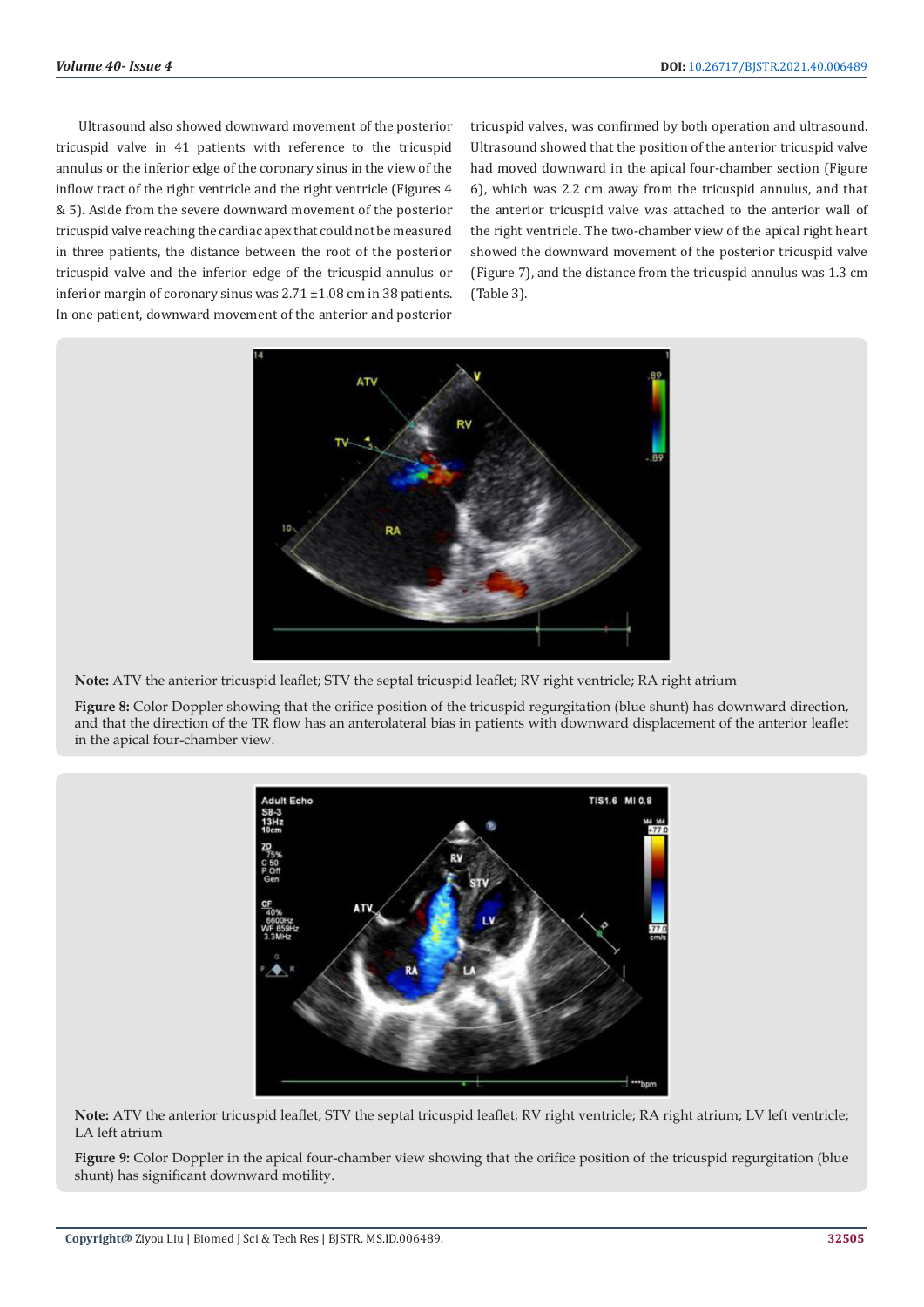The right atrium was significantly enlarged, the atriated right ventricle was located on the anterolateral side, and the anterior lobe of the tricuspid valve was not obviously lengthened. The apical four-chamber section showed that the tricuspid septal valve was in the exact position. Color Doppler confirmed that the position and direction of the tricuspid regurgitation orifice had shifted to the anterolateral side of the anterior tricuspid valve (Figure 8). Color Doppler ultrasound showed that the position of the tricuspid regurgitation orifice was significantly decreased in 42 patients (Figure 9).

#### **Discussion**

In the apical four-chamber ultrasound section, the downward movement of the anterior tricuspid valve shows that the septal valve of the tricuspid valve moves away from the root of the mitral valve, but the reference structure of the posterior and anterior tricuspid valve is rarely reported. All the three valvular lobes of tricuspid valve are attached to tricuspid annulus, while the tricuspid annulus is a cardiac fibrous scaffold structure composed of dense connective tissue. Ultrasound shows hyperechoic light band, and the coronary sinus is located above the tricuspid annulus [4]. The posterior tricuspid valve is distant from the tricuspid annulus in the two-chamber view of the apical right heart [5]. In this study, in 40 children with posterior tricuspid valve displacement, the downward movement of the tricuspid valve was evaluated by ultrasound in the view of the apical right cardiac chamber and the inflow tract of the right ventricle, with the tricuspid annulus and the inferior edge of the coronary sinus as reference structures. Results were confirmed by operation. It is suggested that the downward displacement of the posterior tricuspid valve can be well evaluated by taking the tricuspid annulus and the inferior edge of the coronary sinus as reference structures in the two- chamber view of the right portion of the apical heart.

Downward movement of the anterior tricuspid valve is rare. When the anterior tricuspid valve moves downward, the anterior tricuspid valve is distant from the tricuspid annulus. Ultrasound shows that the tricuspid annulus has a strong echo band, which can show the downward movement of the anterior tricuspid valve. Of the two children with anterior tricuspid valve displacement in this study, one case showed that the anterior tricuspid valve moved away from the tricuspid annulus in the apical four-chamber and two-chamber views of the right heart. The ultrasonic diagnosis of the downward displacement of the anterior tricuspid valve was consistent with the results of the operation. In the other case, the downward movement of the septal and posterior tricuspid valves was diagnosed by ultrasound, and it was found that in addition to the downward movement of the septal and posterior tricuspid valves, there was also a slight downward movement of the anterior valve, which may have resulted from the large area and three-dimensional structure of the anterior tricuspid valve. Among them, part of the

slight downward movement of the structure was not related to the change of hemodynamics. The position of the tricuspid annulus attached to the anterior tricuspid valve is sometimes difficult to display. Ultrasound can be expected to show a strong echo light band between the right atrium and the right ventricle from multiple angles, such as the apical four-chamber section, the right cardiac two-chamber section and the right ventricular inflow tract. Detailed attention is required to observe whether the anterior tricuspid valve is attached to the anterior position of the tricuspid annulus. In this study, the ultrasound of one patient with downward displacement of the anterior tricuspid valve showed that there was a hyperechoic light mass in the anterior tricuspid valve attached to the anterior wall of the right ventricle on the apical four-chamber section, which may have been caused by the myocardial echo contrast of the implantation of the root of the anterior tricuspid valve into the anterior wall of the right ventricle. It is suggested that the implantation a of strong echo light mass at the root of the anterior tricuspid valve into the anterior wall of the right ventricle may have been a sign of the downward movement of the anterior tricuspid valve in the apical four-chamber section.

The area of the anterior tricuspid valve was the largest among the three valves, and it was semicircular, accounting for 2/3 of the function. The hemodynamic changes of the downward movement of the anterior tricuspid valve were significantly greater than those of the other two valves, the right atrium was significantly enlarged, the atrial right ventricular wall had become thinner, and cardiac function was poor. Obvious enlargement of the right atrium must sometimes be distinguished from the right atrial aneurysm when the tricuspid annulus and the anterior tricuspid valve move downward at the same time. When the anterior tricuspid valve moved downward in this study, the position of the tricuspid annulus was normal, and only the anterior tricuspid valve moved downwards. The strong echo light mass at the root of the anterior tricuspid valve was implanted into the anterior wall of the right ventricle, and color Doppler showed that the direction of tricuspid regurgitation shifted to the anterolateral direction. This may also have been a sign of downward movement of the anterior tricuspid valve.

The downward movement of the tricuspid valve is more common with downward movement of the tricuspid septal valve, posterior valve, and the lengthy and increased amplitude of the anterior tricuspid valve [6,7]. It is rare that the position of anterior and posterior tricuspid valve is downward, and the position of septal valve is normal, but no matter which valve moves downward, the position of tricuspid annulus remains unchanged, and the position of tricuspid opening remains far away from tricuspid annulus. In this paper, 42 patients with tricuspid regurgitation were shown by color doppler ultrasonography, which suggested that the downward position of tricuspid regurgitation was an important sign in the diagnosis of tricuspid regurgitation.